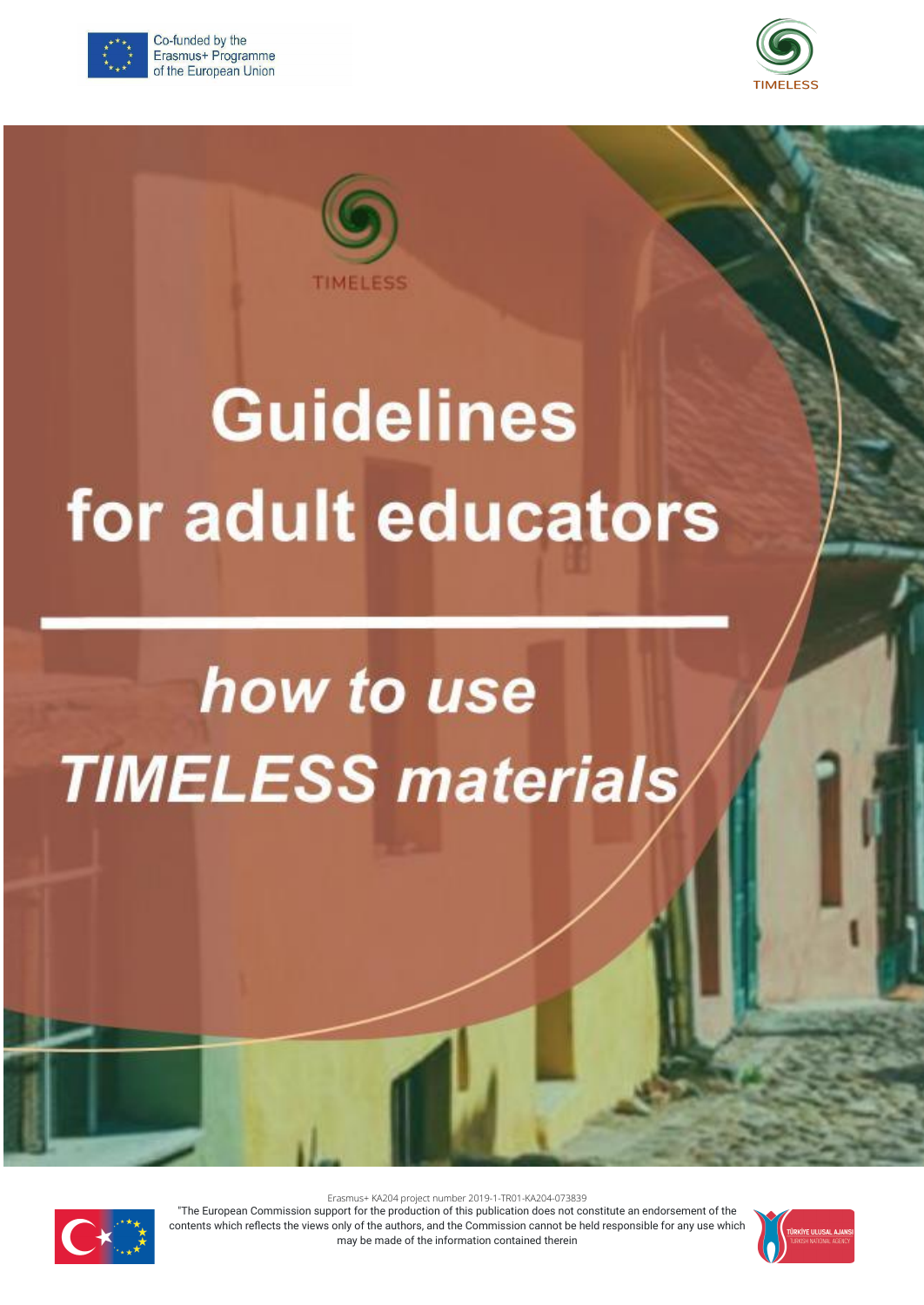



## **WHAT EDUCATORS NEED TO KNOW ?**

Guidelines for adult educators on how to use the materials developed in the TIMELESS PROJECT

**May, 2022**



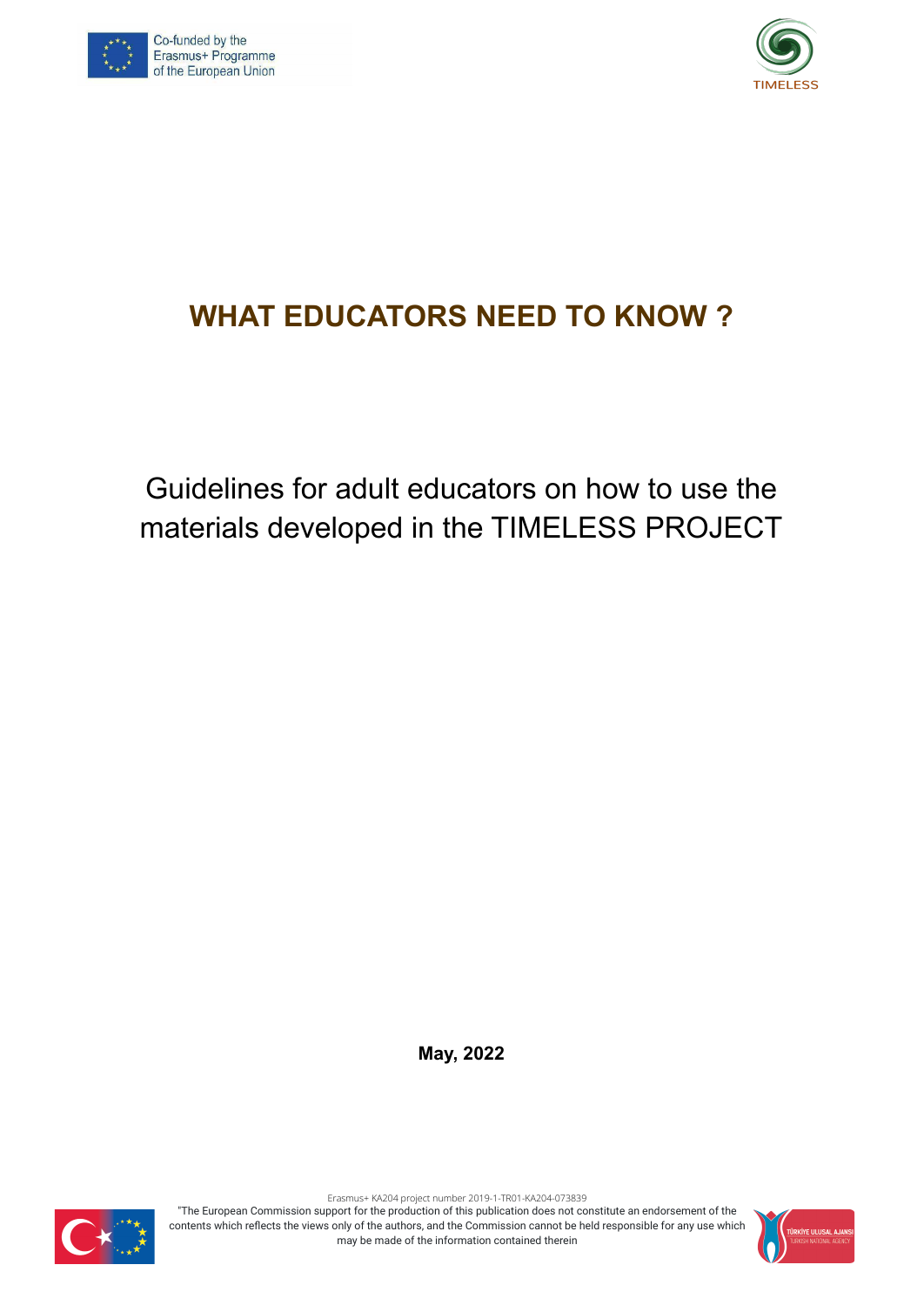



#### **TABLE OF CONTENTS**

| <b>INTRODUCTION</b>    | 4  |
|------------------------|----|
| <b>READING</b>         | 6  |
| <b>WRITING</b>         | 8  |
| <b>LISTENING</b>       | 10 |
| <b>SPEAKING</b>        | 13 |
| WORD OF NON CONCLUSION | 16 |



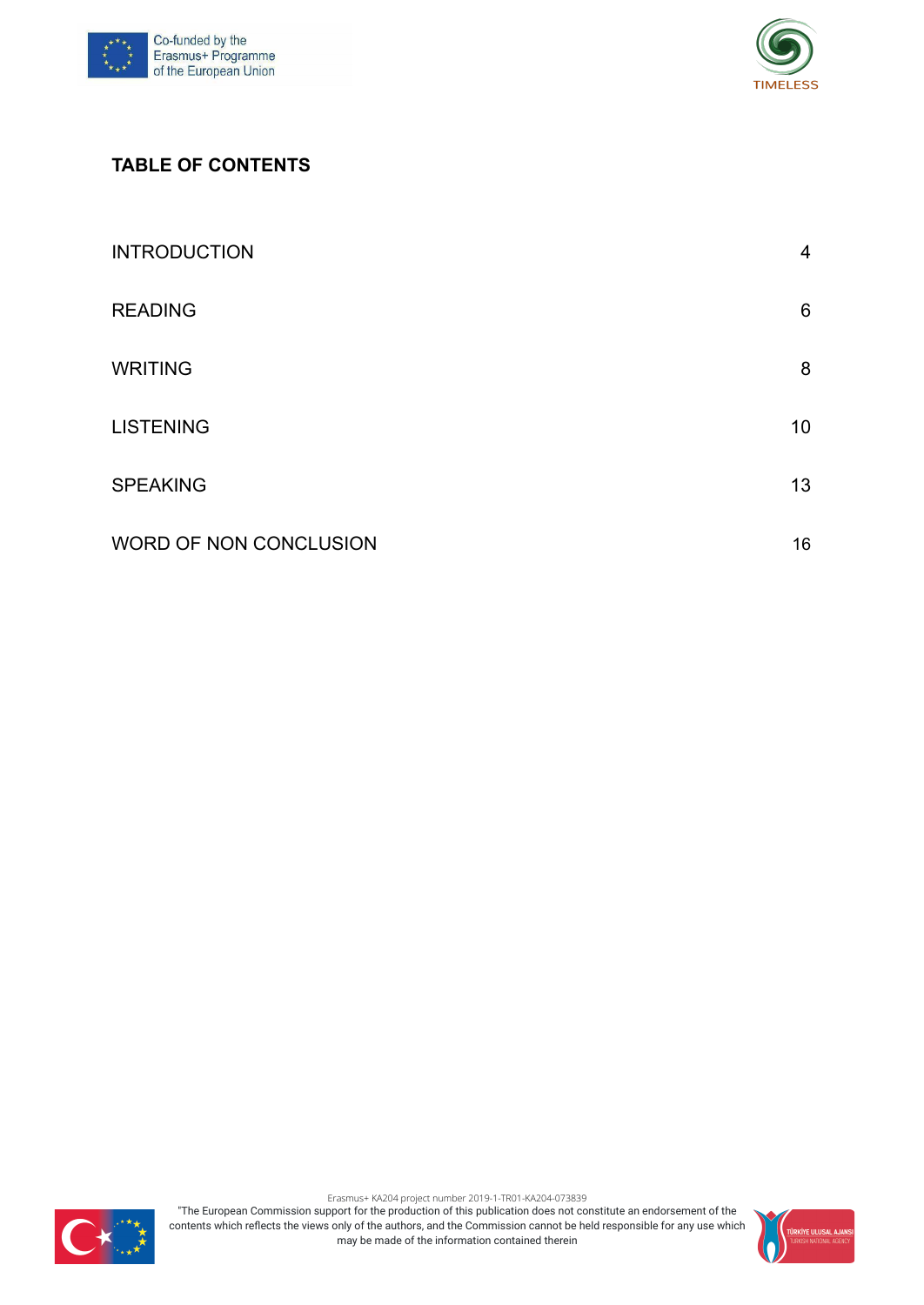



## **INTRODUCTION**

These Guidelines for educators are focused on older learners' acquiring language skills while getting familiar with items of intangible cultural heritage from European and/or their own countries. Descriptions/stories of intangible cultural heritage offer learners learning contexts and opportunities for acquiring *the four language skills* in social contexts related to external (foreign) and their own communities. Learning opportunities created within diverse and similar cultural/social contexts stimulate learning and the acquisition of language skills. Diversity and similarities lead to comparison and contrasts that facilitate learning.

#### **Learning opportunities and language skills**

Language teachers addressing older learners can create opportunities for their learners to acquire language skills that can be categorized as productive/active and receptive/passive skills. Occasionally productive/active skills need to be replaced by receptive/passive skills and vice versa in order to maintain the learner's focus and prolong their span of attention.

In this *Guide for adult educators* we focus on all four language skills i.e. *productive skills* (speaking and writing) and *receptive skills* (listening and reading) in an educational process where both teaching and learning are going on. Productive/active skills mean mostly the transmission of information that a language user produces in either spoken or written form. Productive/active skills are supported by receptive/passive skills. Without them they would not exist or would be poorer.

#### **Listening skills**

Listening (and observing), helps internalize words, structures of the language and diction conveying a message, i.e. the careful selection of words establishing a particular voice style. So, allow your students to listen as long and as many times as possible. When learning a foreign language, receptive skills usually come first and should be followed by practical application of productive ones. If a learning process lacks one of them, the final outcome will not be complete. Passive language skills do not force students to produce anything actively.

#### **Reading skills**

Passive listening and reading leads to the active use of grammar structures, vocabulary lists, heard and repeated sounds of a foreign language. Your older learners can read the storie /descriptions of intangible cultural items. The goal of reading these texts is comprehension or extracting meaning from what is read,



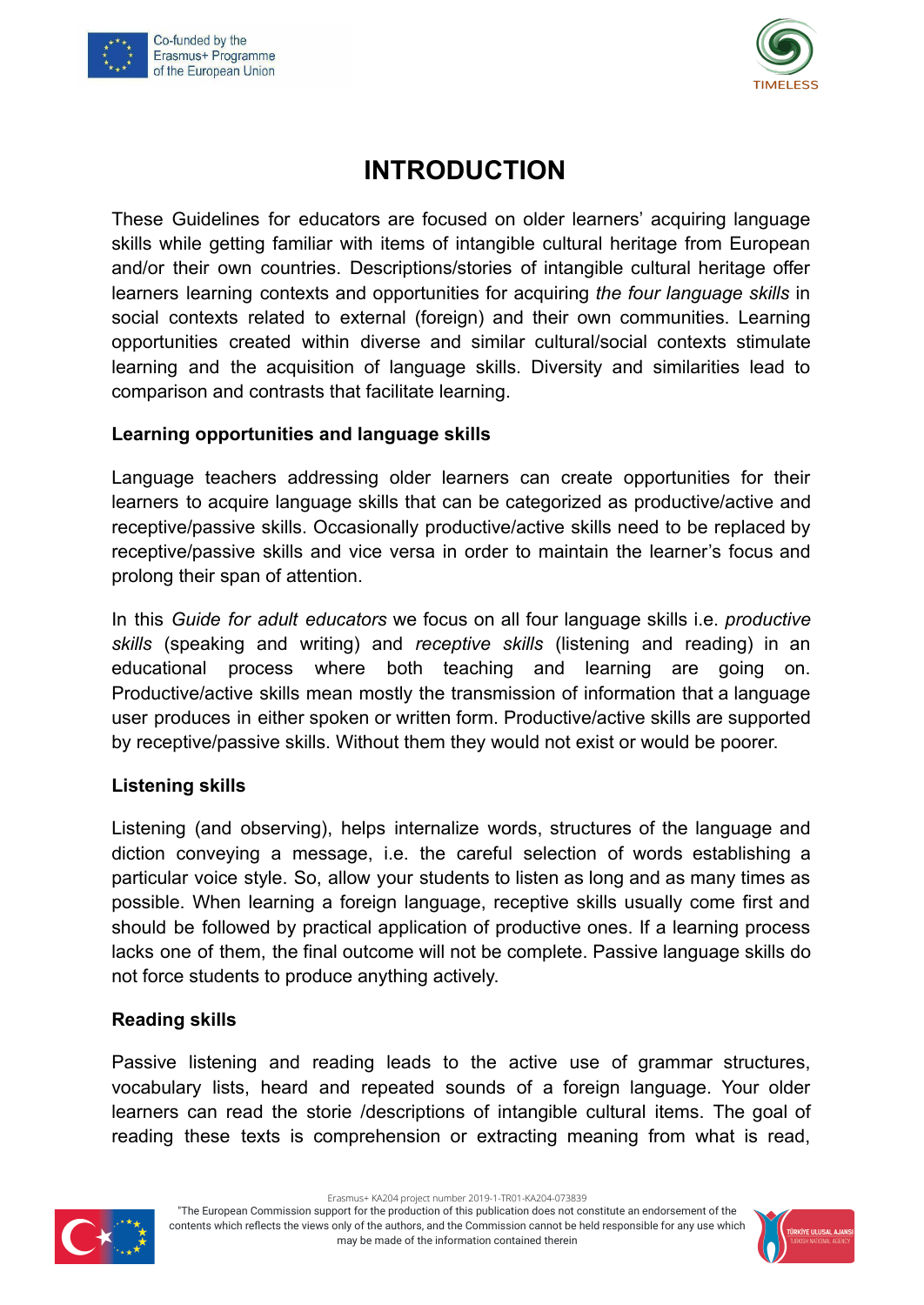



sometimes with the help of charts, diagrams of the story, questions like who, what, where, when, why, what for, what, how, etc.

#### **Speaking skills**

Speaking skills may support *various learning styles* such as formal, informal, normal, strong, etc. They are based on situations and in situations/settings where it is important who is speaking, to whom, what they are speaking about and with what intention they are speaking. Speaking is one of the main goals when learning English or any other language as a foreign language.

#### **Writing skills**

Educators who do not want their learners to get bored should work with a wide scope of speaking and writing activities. Writing skills are productive skills, learners might be more or less successful at writing, but they should never be discouraged to write. Teachers should keep searching for even more effective activities to meet their learners´ needs and activate their productive skills.



Erasmus+ KA204 project number 2019-1-TR01-KA204-073839

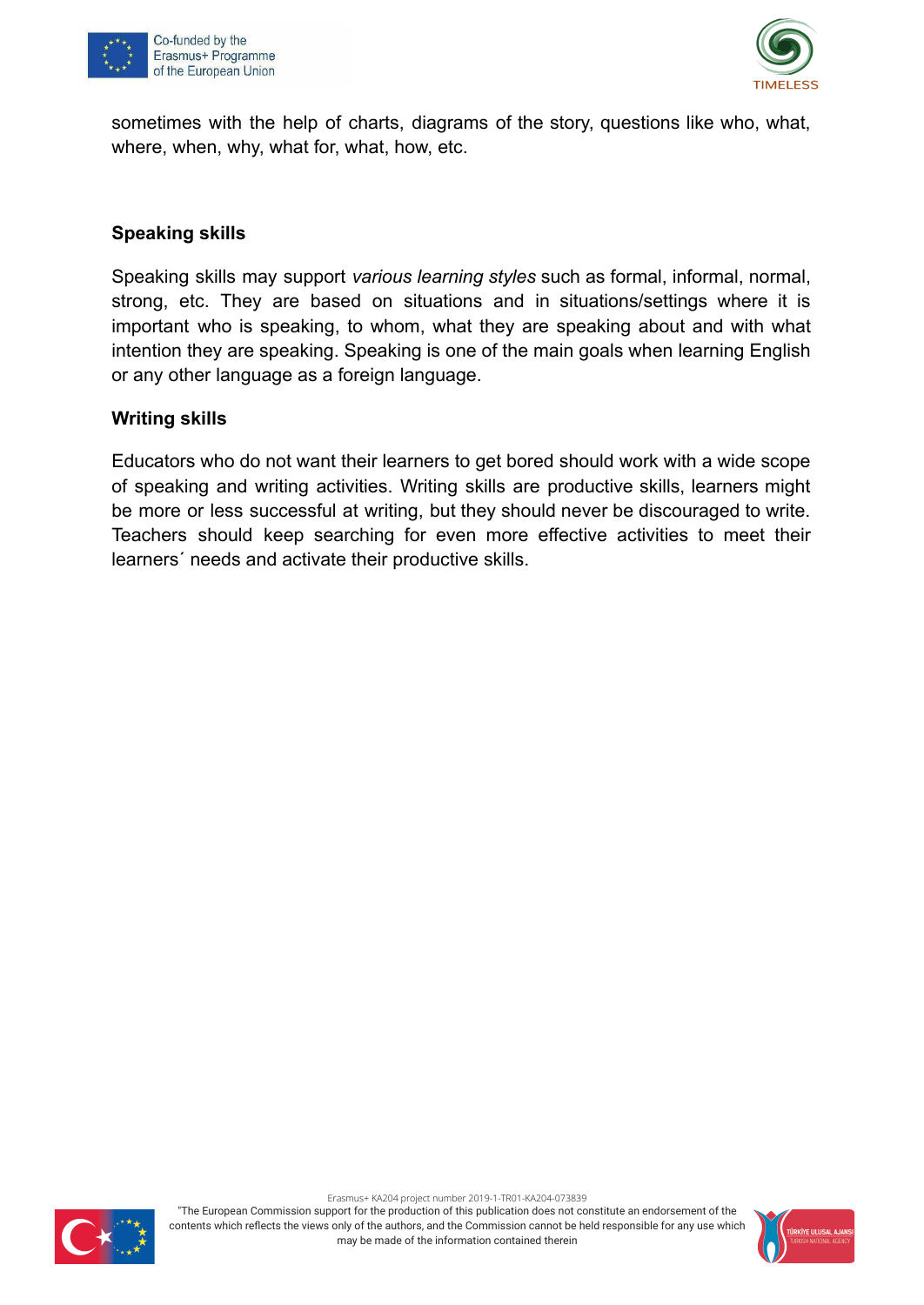



## **Reading**

<span id="page-5-0"></span>Reading is one of the four skills to be taught when learning a new language. When reading, learners are faced with vocabulary in context, grammatically correct sentences. They learn new words and expressions, such as idioms, helping them with their writing and oral skills.

In general, when we read we do it with a purpose, be it to get specific information, to get a general idea of the text or just for pleasure. Depending on what the purpose of the reading is, there are different activities that can be carried out but, in general terms, the ones that you will find below can be used in any case.

#### **Pre-Reading**

To introduce the reading we are going to work on, it would be a good idea to do some warm-up activities in order to introduce learners to the topic, such as showing them some tongue twisters or riddles that they can practise or ask them what they know or what they do not know about a certain topic (the one they are going to read about). After that, to prepare them for the reading, you could pre-teach some vocabulary or write a quote related to the text for learners to discuss. Other aspects that could be commented on are the title, the genre, the register, the author or any other topics that you consider to be relevant. Finally, another activity that you could do is to ask learners for predictions, to see what they think is going to happen.

#### **When Reading**

When it comes to reading you have two possibilities: students either read on their own, at their own pace, or as a group, out loud, in a way that learners also practice pronunciation. If you use the latter, you can ask about the meaning of certain expressions or you can ask your learners some general questions to see if they understand what they are reading.

Another activity that could be done while reading would be to check whether the predictions the learners had made before are correct or not. You could also ask them to identify the sentences that state the main idea of each paragraph or the connectors that link the ideas that are within the text.

You can ask them about the meaning of words that may be new for them but whose meaning could be guessed by the context.

#### **Post-Reading**

To assess whether the text has been understood, there are also several activities that can be designed to check comprehension, these could include:



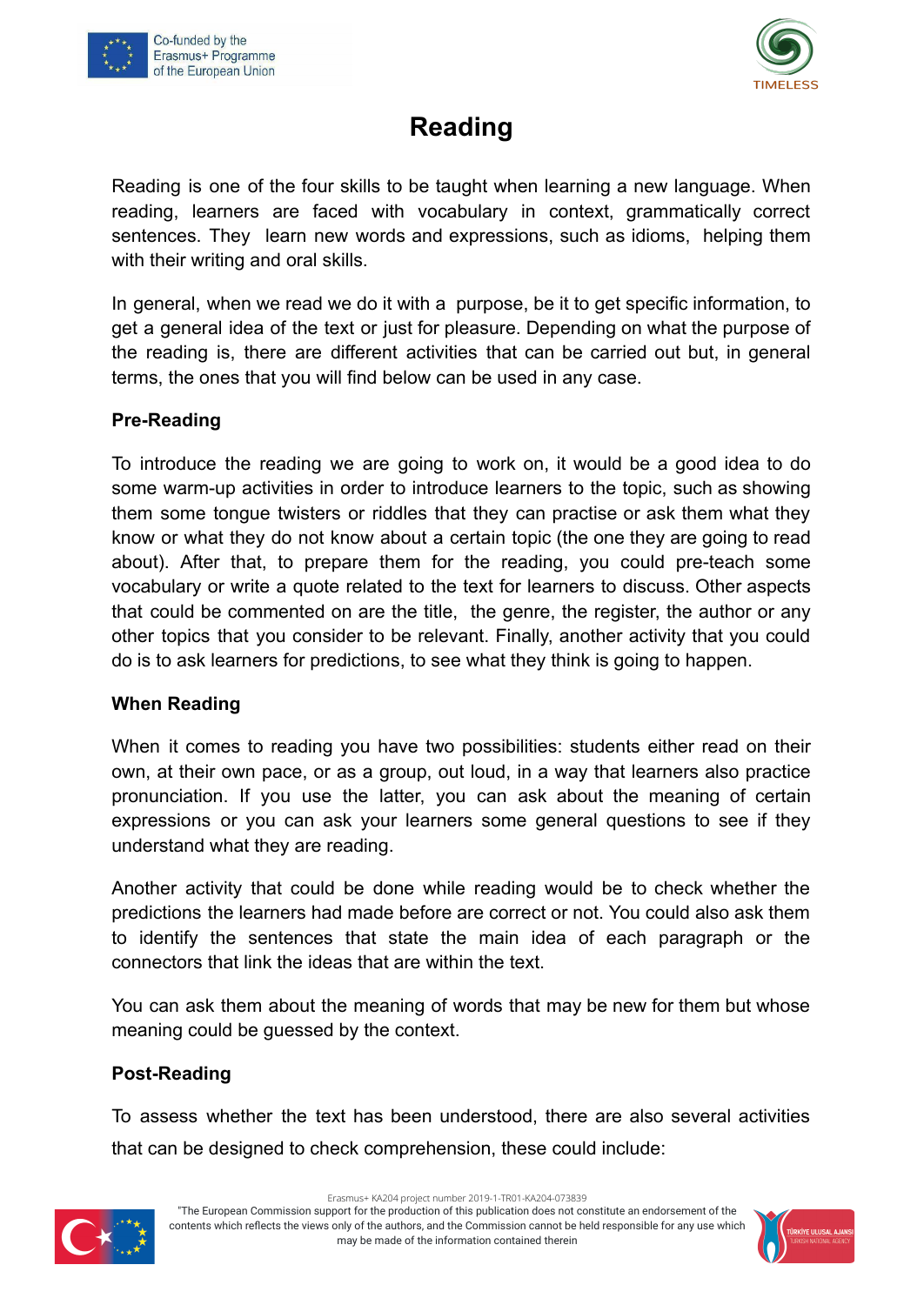



- If prior to the reading the title of the text has been hidden or removed, an activity could be to give it an appropriate one.
- Comprehension questions: either multiple choice, true or false, or short answers.
- Copy a sentence in which you underline a word (i.e. pronoun) so learners have to check what it is making reference to.
- Watch some videos related to the topic they have read about.



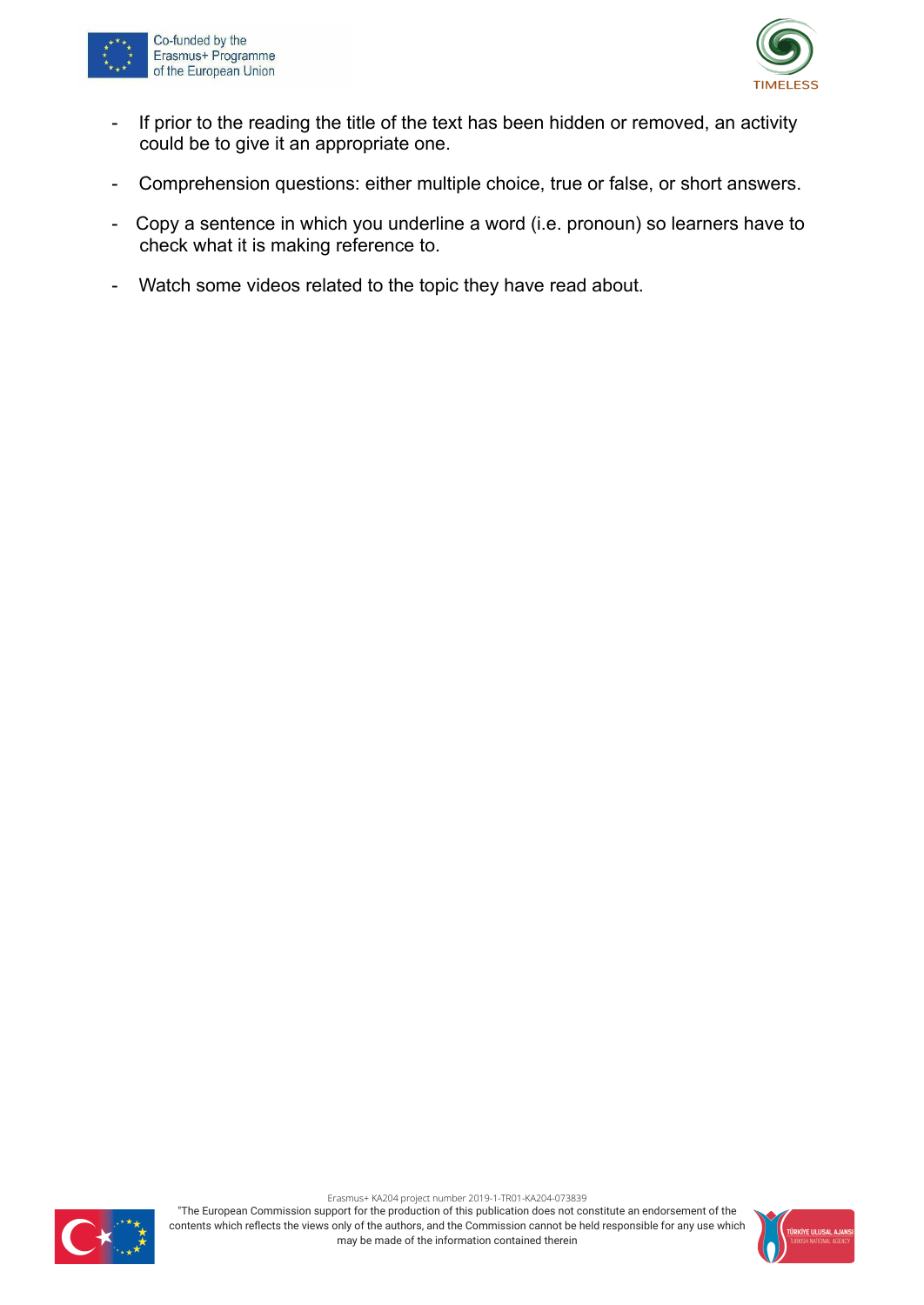



## **Writing**

<span id="page-7-0"></span>"Writing is not about putting syntactically correct sentences end to end, or even to link words, paraphrases and paragraphs. Writing skills, on the other hand, are revealed in the production of a coherent whole that responds to explicit rules according to its stake."

The writing process consists of four parts: planning, texting, editing, and publishing. Despite its seemingly strict framework, written production is not a linear activity. Writing is rather defined as an activity conducive to the development of the imagination, it makes it possible to transmit or understand a reality. It is intended to be dynamic and is also an excellent learning tool.

Below are some strategies to make your writing workshops more attractive and thus help you to use writing as a learning tool.

#### **Pre-Writing**

In order to best prepare learners to actively participate in your writing workshop, it would be interesting to introduce the subject in a more playful way. Here are two activities you can set up before you start the workshop.

● View a video related to the theme.

As a first step, please choose a story from the Hidden Culture eBook. In order to best prepare learners, it would be relevant to contextualize the theme selected for the writing workshop. To capture their attention from the first minutes of the writing workshop; it would be interesting to view a video on the chosen theme. This exercise would allow learners to contextualize the selected theme and thus be able to better project themselves within the writing workshop.

Example: If you choose the theme: Arts of Culture and you propose to your learners to write around the history of nestinarstvo dance, the video you are going to project will be related to this traditional Bulgarian dance.

• The image as a didactic support.

Use the image to facilitate comprehension as well as memorization. It would be interesting to present your learners with a set of images related to the digital story you have selected.

Example: If you select the history of Nestinarstvo dance, in the digital book Hidden Culture, present your learners with images related to this Bulgarian tradition and describe it aloud by writing down the key vocabulary. It would be interesting to encourage learners to take note of the vocabulary list.



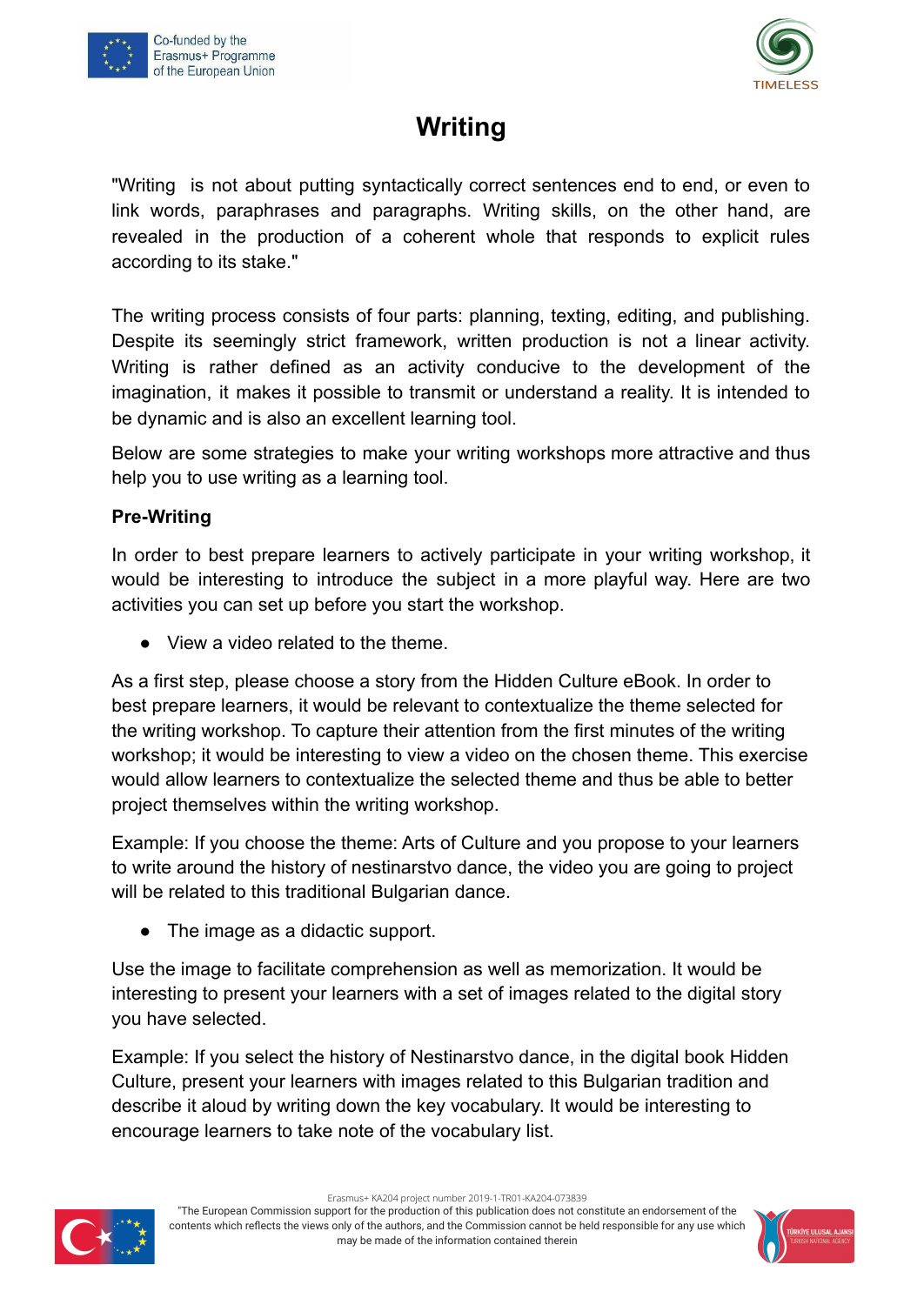



#### **When Writing**

During the writing session, you can skip an audio file on the theme you have chosen in the Hidden Culture eBook. The purpose of the exercise is for learners to be able to list and write down all the words and/or phrases heard during the audio session. In order to allow learners to take as many notes as possible, it would be relevant to repeat the listening.

Once the audio file is assimilated, you can take time to exchange with the group by setting up exercises such as

- **Make a short description.** You can ask learners to write a short description that summarises their understanding of the audio.
- **Share the description/Questions/Answers.** It is recommended to practice this exercise in a group in order to promote the exchange of ideas and the understanding of all learners of the audio file. In which case, it would be relevant to provide elements of answers to the various questions.
- **Share around the culture of the learner.** The purpose of this exercise is to allow learners to share freely with the whole group about their own culture while respecting the initial theme.

#### **Post-Writing**

In order to ensure that all learners understand the theme of the writing workshop, it is important to take stock. Below you will find two activities in this direction.

- **The pooling of vocabulary words/phrases.** It would be interesting to go around the table in order to collect the words/sentences that your learners were able to transcribe, in writing, when listening to the audio. This makes it possible to check the correct spelling of the words/sentences as well as the understanding of the theme.
- **● Reading comprehension Texts with holes.** Make a first reading aloud of the text as well as the list of words available to complete the blank spaces. For this exercise, it would be interesting to put learners in pairs or small groups to complete the missing words in the text.



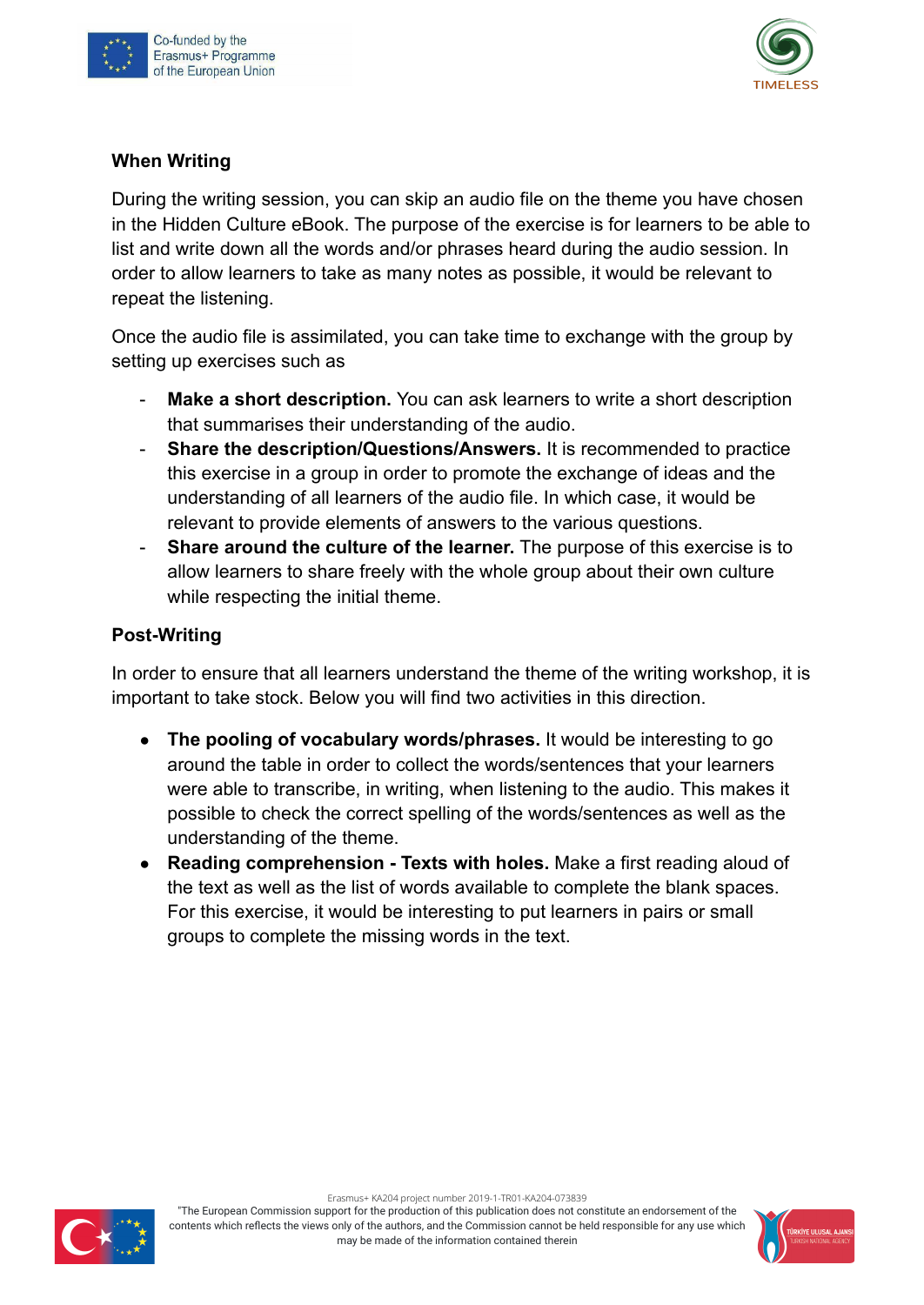



## **Listening**

<span id="page-9-0"></span>Listening should be an active process. However, in many language study groups learners just sit and listen, but do nothing with the information they have just heard. After some time, this passive listening causes them to lose interest. If you ask learners to produce something out of their listening and provide them with some activities, the listening process will be more engaging for them. Below, you will find some strategies to make your learners active listeners.

#### **Pre-Listening**

To make the learners ready to listen, there are a few preparation activities that should be conducted with the learners before they start listening to the story.

#### **Creating background knowledge about the theme**

First, please choose the story from the Hidden Culture Digital Book to read to your learners in the listening class. It will be wise to create some background knowledge about the theme of your story before the listening activity. Before reading the story to your learners, ask your learners to think about what they have in their own culture related to that theme, and ask them to talk about that theme and their own culture in a whole-class discussion. In order to find the theme of the selected story, please visit the Art and Culture Dictionary and find the topic of your story among the dictionary entries. Finally, check under what theme that dictionary entry was located.

Example: If you select the Zeybek Dance story from the Hidden Culture Digital Book, consult the Art and Culture Dictionary to find the Zeybek Dance entry. Then, check under what theme the Zeybek Dance entry was classified. It is classified under Theme 2: Performing Arts. Now, you can talk with your students about performing arts in general and ask them to give examples of performing arts from their own culture. Then, let them know that the story that you will read to them as a listening text is about performing arts.

#### **Predictions**

As another preparatory activity, read to your learners the title of the digital story you selected to read, show them the visuals of that story, and ask them to predict what the story is about.

Example: If you select the Zeybek Dance story from the Hidden Culture Digital Book, then read to your learners the title of the story, Zeybek. Show them a few images from the story, and ask them what they think this story is about, which country's culture it might represent, etc. You may also ask them to analyze the clothes of the dancers and compare them with the clothes of their own folk dancers.



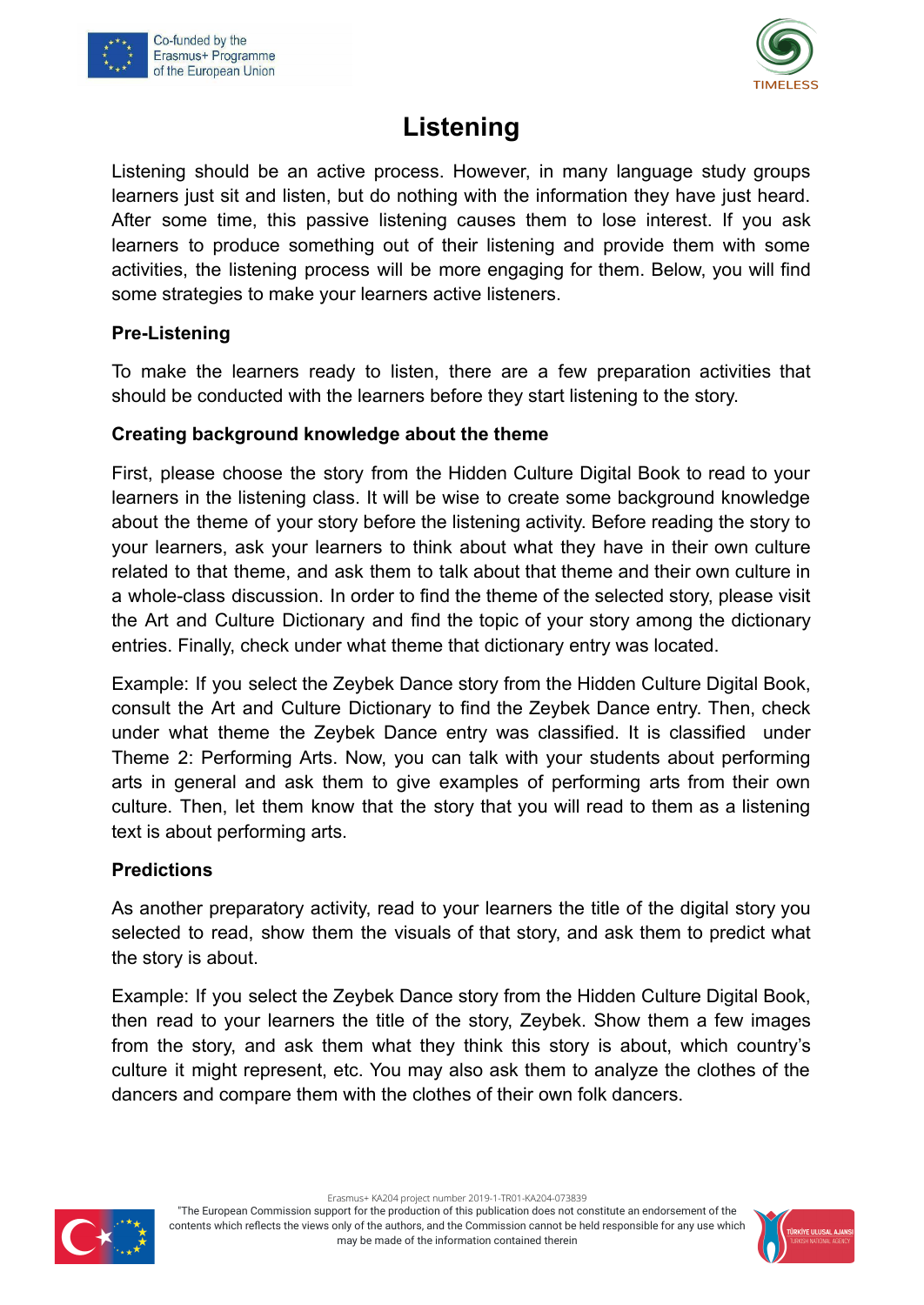



#### **When Listening**

For the listening session, you may either read the story you selected from the Hidden Culture Digital Book to your learners or let a text to speech software read the story for you.

When you start reading the listening text, if your learners are just passive listeners, they may lose their interest in a short while. This is the case especially if they are listening to a story in a language that they are just learning. Therefore, strategies should be used to activate the learners. In addition to some well-known activities such as "Fill in the Blanks", "True – False Questions" and "Match Half Sentences," you could use the following strategies during listening activities.

#### **Taking notes**

As during listening activity, you may ask your learners to take notes while you are reading the story. Taking notes may be in any form; they may just jot down what they hear, they may draw about what they listen to, or they may map connections on a diagram or a chart. The main aim here is to keep them as active listeners.

#### **Thinking Aloud**

Another strategy to keep your learners active during the listening activity is to think aloud with the reader. While reading the story to your learners, you may stop at a certain point and think aloud with your learners.

While modelling how to think aloud for your learners, you may summarize the part of the story you have just read and ask your learners questions to make connections between the story and their own cultures. You may also ask your learners to predict how the story will go on. Then, continue reading the story and check with the learners if their predictions were correct or not.

#### **Post-Listening**

Post listening activities can be used to see whether the listening text that the teacher just read has been fully understood by the learners or not.

#### **Summarizing & Visualizing:**

Summarizing and visualizing give us an idea about the level of the learners' comprehension of the listening text. You may ask your learners to briefly summarize what they learned from the listening text in a written or spoken form, or you may ask them to visualize what they understood from the listening text.

#### **Finding a Heading**

Erasmus+ KA204 project number 2019-1-TR01-KA204-073839



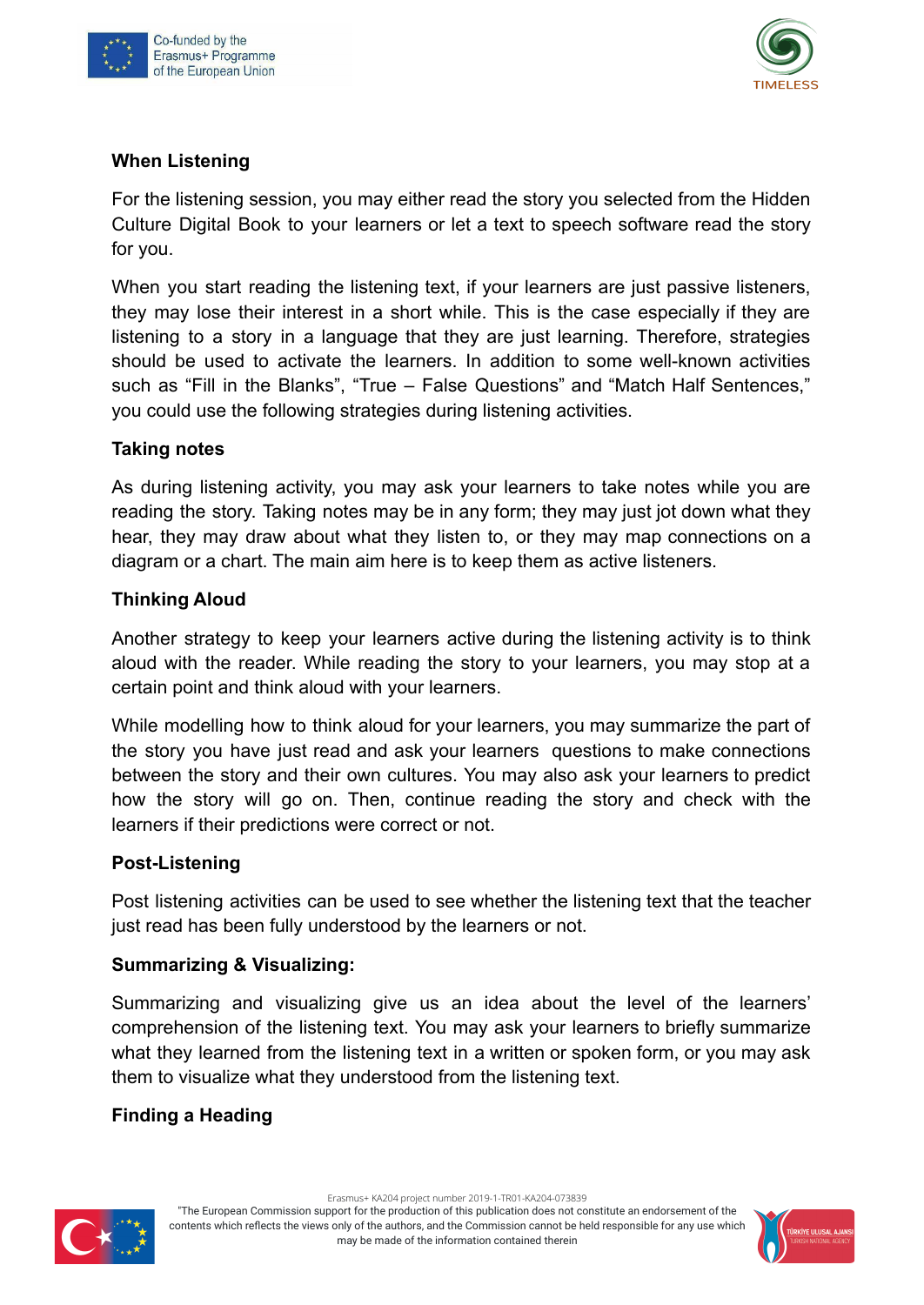



Finding a heading to the listening text is another activity that helps you understand how well the listening text has been understood by the learners. You may ask your learners to find a proper heading, different from the original one, which gives the readers an idea about the story.



Erasmus+ KA204 project number 2019-1-TR01-KA204-073839

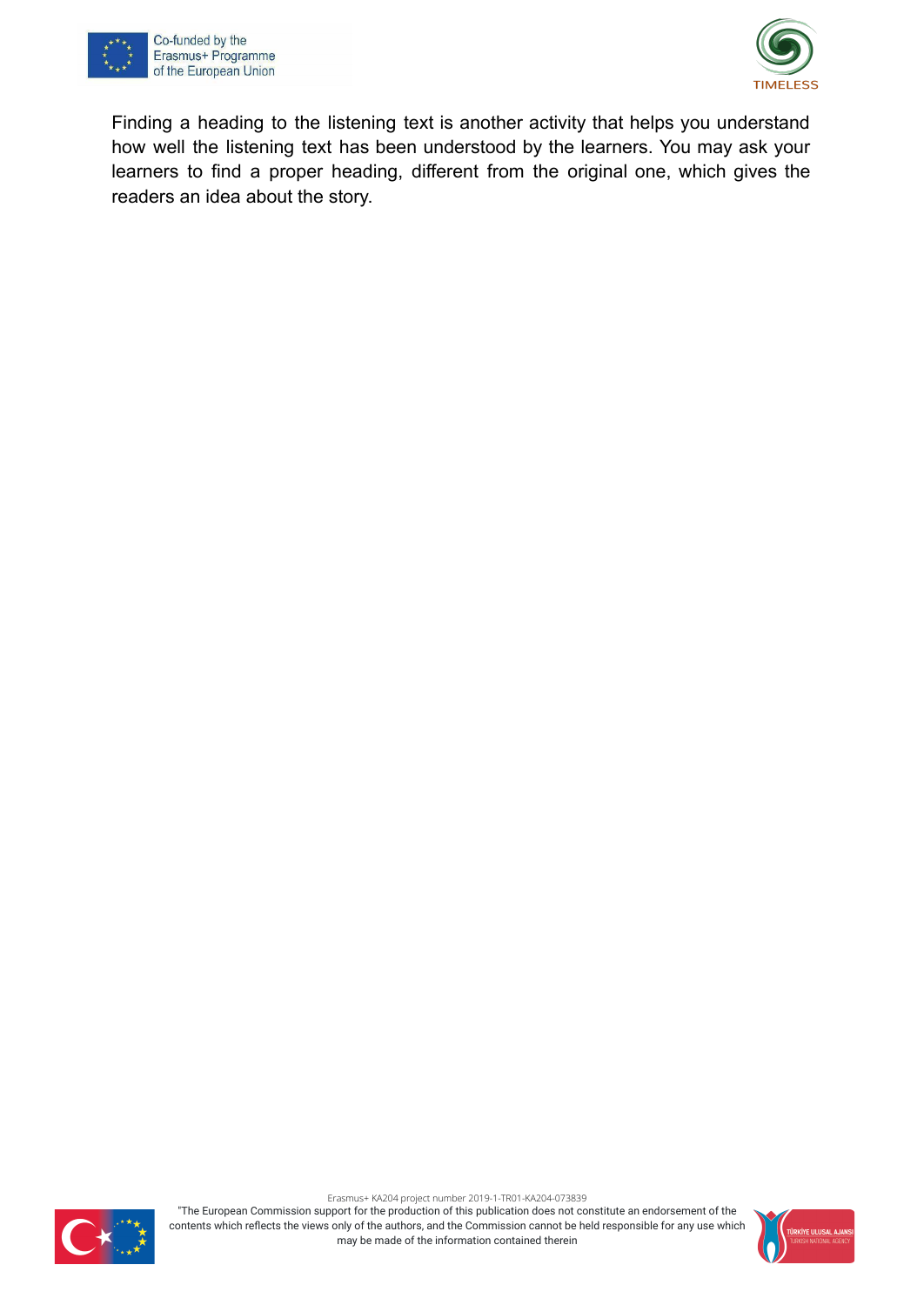



## **Speaking**

Speaking effectively is defined as speaking in such a way that your message is clearly heard and, if possible, acted upon. There are two main elements to speaking effectively: what you say, and how you say it.

'What you say' means your choice of words. The words you might use when chatting to a friend are likely to be quite different from those used in a formal presentation or interview.

Similarly, the way that you speak will also vary in different situations. However, there are also likely to be some common features, for example whether you naturally talk quietly or loudly, and how you use body language.

This section will discuss aspects of effective speaking. It also suggests ways in which you can become a more effective speaker.

#### **Pre-Speaking**

The first stage is the pre-speaking stage (presentation stage). This stage prepares students by getting them to think about the topic or situation before they speak about it. The teacher's role is to get students to think about what they are going to say, before they speak. The teacher should set up this pre-task and his/her clear instructions are needed.

#### **Vocabulary preparation**

Pre-speaking begins before the students actually speak. Pre-teaching vocabulary is useful for teachers across subjects and age groups, as language acquisition is an important part of learning and key to speaking.

A good pre-speaking activity also includes integrating skills, maybe listening and sometimes reading. This stage should be short, about 10 minutes long and equivalent the presentation stage of a grammar lesson, but giving students enough time to consider what they are going to speak about.

Take for example, The Digital Book "Hidden Culture". At the end of every chapter you will find a glossary for each intangible culture item. Read the terms aloud to students and have them repeat the terms after you. Make sure they understand the items in the glossary. The chapters include photos for better understanding and also can serve as stimuli for conversation in groups.

#### **While Speaking**

The second stage is the while-speaking stage (practice stage). This stage is the time when students should practice speaking. The teacher does not have to do a lot of



Erasmus+ KA204 project number 2019-1-TR01-KA204-073839

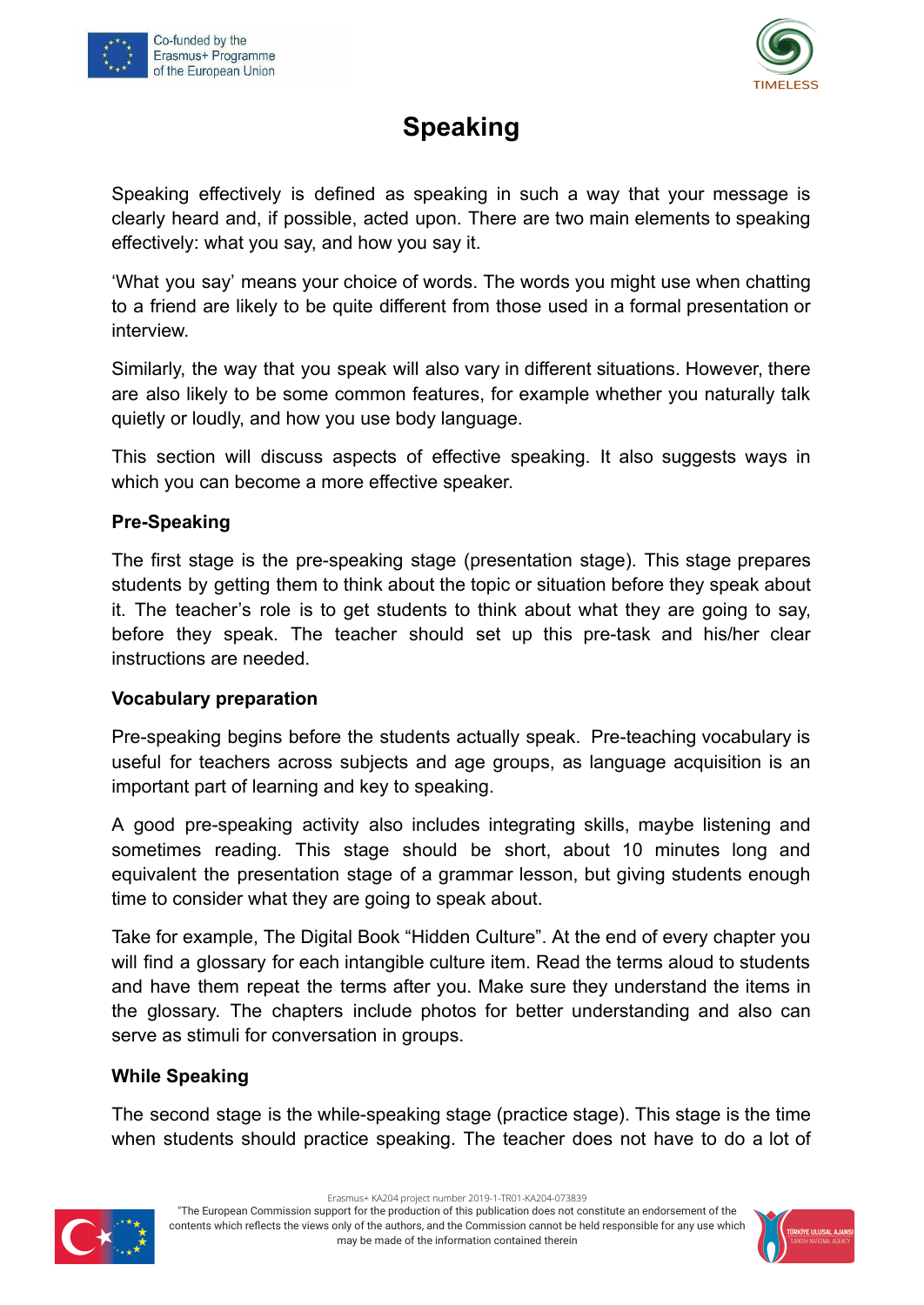



things because students will be working on the 'while speaking' activities individually or in pairs, or in groups.

When working on the activities, the students may have some problems due to a lack of language variety; thus, during this stage, the teacher can monitor and help weaker students with their problems in completing the 'while speaking' activities. The teacher should evaluate how well students have completed these activities and whether they are ready to go on to the next stage or not. Communicative activities are used in this stage with the aim of helping students practice their skills of speaking.

#### **Pair work**

Many 'pair work' activities can feel like games, but sometimes it's fun to introduce some real games into the mix. "Yes, no!" is a game where the only two words that students aren't allowed to say are yes and no.

Pair the students off and play. When a student loses, he or she is out and the winning partner is paired with another winning partner. In this way, you can create a "yes / no!" tournament. Use the topics mentioned in the digital book of "The Hidden Culture" and encourage the students to ask each other questions about celebrations, traditions and customs mentioned in the chapters.

#### **Group work**

The game "Hot Seat" is a great way to engage every group member and is designed to motivate lower level learners to speak. A student who takes the "hot seat" sits at the front of the group and pretends to be an expert on the intangible culture topic. Other students then pose questions for the one in the hot seat to answer. The teacher has to make sure the student in the "hot seat" has a sufficiently high language level to lead this activity for the group.

#### **Post-Speaking**

The 'post-speaking' stage is the personalization stage. It helps the students to take the information or whatever they have produced in the "during speaking" stage and do something meaningful with it. The post task is "an information transfer" – a production exercise where they respond to what they have just learnt.

#### **Wrap up**

Wrap-up activities will tie up learned concepts in a neat bow while solidifying knowledge and naturally leading to the next related topic. It's a perfect way to check for understanding (and any misunderstanding) as well as to summarize important information. Students will appreciate these activities because the transition to the next topic won't be as abrupt.



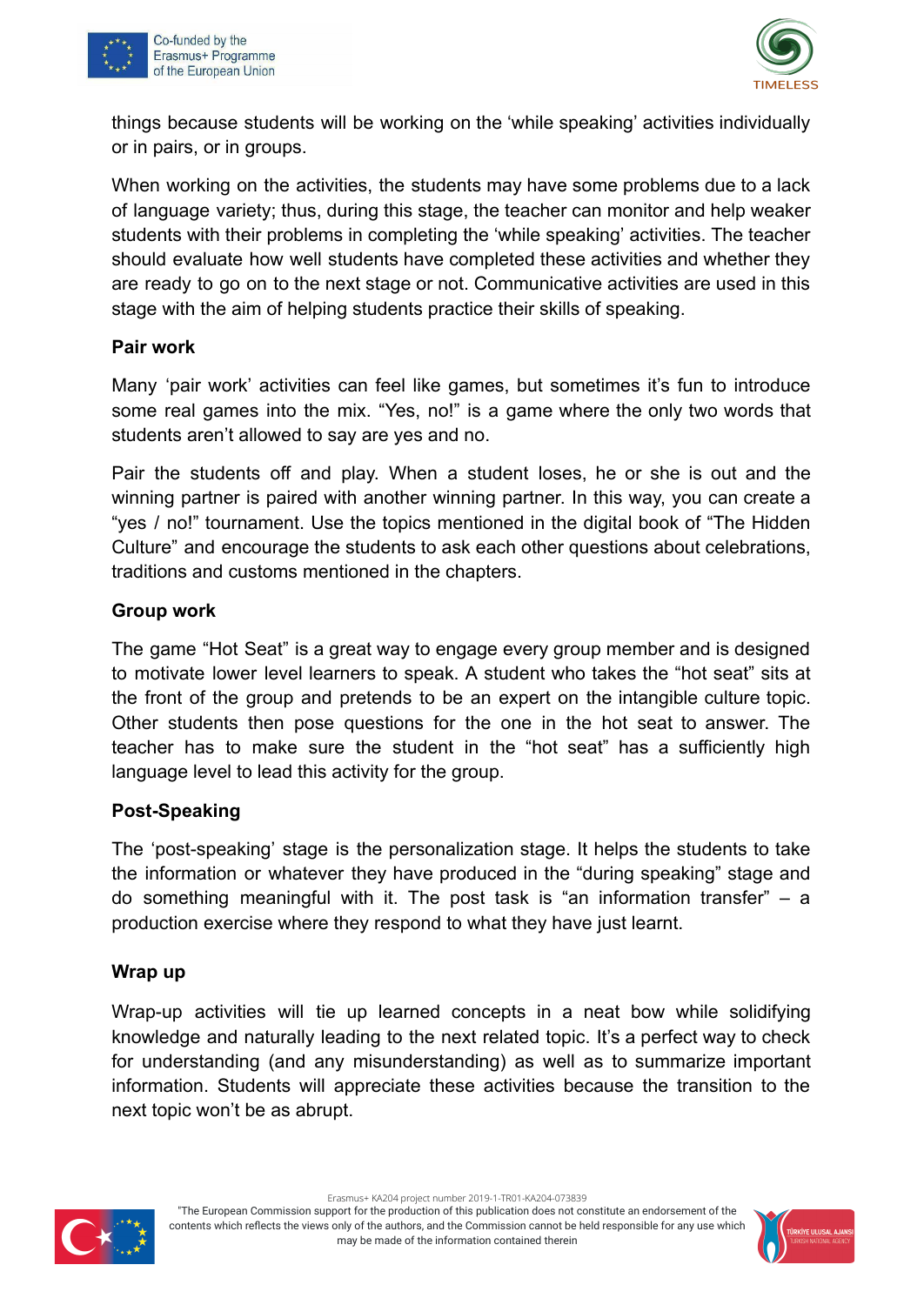



For example, "exit slips" work wonderfully for a quick wrap-up activity. Perhaps students can say two sentences about what they learned, or have them respond to a specific thought-provoking question about what was taught, such as "What is intangible culture?" "What is a tradition?" or "Which intangible cultural item do you like the most and why?".



Erasmus+ KA204 project number 2019-1-TR01-KA204-073839